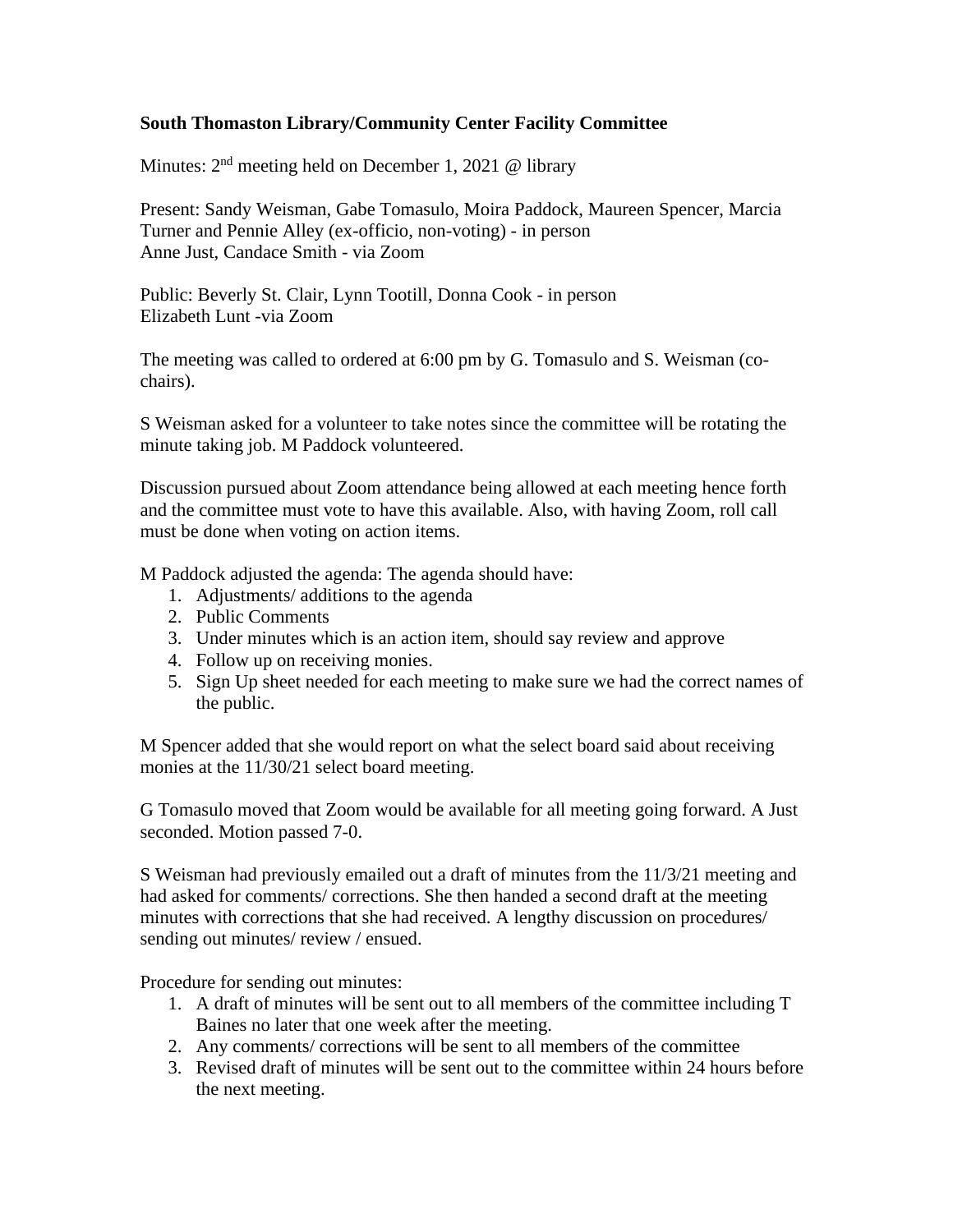4. Approved minutes will be posted on the town web site

G Tomasulo made the motion - this will be the procedure. S Weisman seconded. Motion passed 7-0.

M Paddock told the committee what corrections she had sent to S Weisman. No other corrections or comments were made.

M Paddock moved to accept the minutes as amended. G Tomasulo seconded. Minutes approved as amended 7-0.

S Weisman handed out and presented a draft of a survey that A Just, M Paddock and S Weisman worked on. The sub committee met 2 times via Zoom.

S Weisman asked how the committee wanted to communicate to the town on what was going on with committee... should it be 1 X a month? Ideas presented: Newsletters/ website/ town meeting and the towns newsletter that goes out with taxes and a book with ongoing information located at the library and the town office were suggested.

M Spencer asked the question ………about if the town was building a new library not a community center. Mission statement provided by the select board is for both a community center and library A lengthy discussion was had on what the committee was doing. The discussion on the survey and the building was tabled and will be addressed at the next meeting providing members of the committee time to go over the survey.

Beverly St Clair asked if anyone had what was written up from the town meeting.

Elizabeth Lunt (public comment via Zoom) spoke about communicating to the summer/ part time residents of the communities.

S Weisman presented fundraising issues and ideas.

- 1. Need to start raising monies.
- 2. Need to have an account with the town for monies
- 3. Need to address 501 3C status/ apply to the State of Maine/ need an attorney for the process.
- 4. Should we have a membership base nonprofit or not.
- 5. A name change for the committee?

M Spencer reported that the select board reported in their meeting on 11/30/21 that monies donated to the community center/ library building would have a separate line on the town accounting system reporting funds donated. There are still questions of what happens to the monies if no building is ever built and it was suggested that John Spear attend a meeting to provide answers.